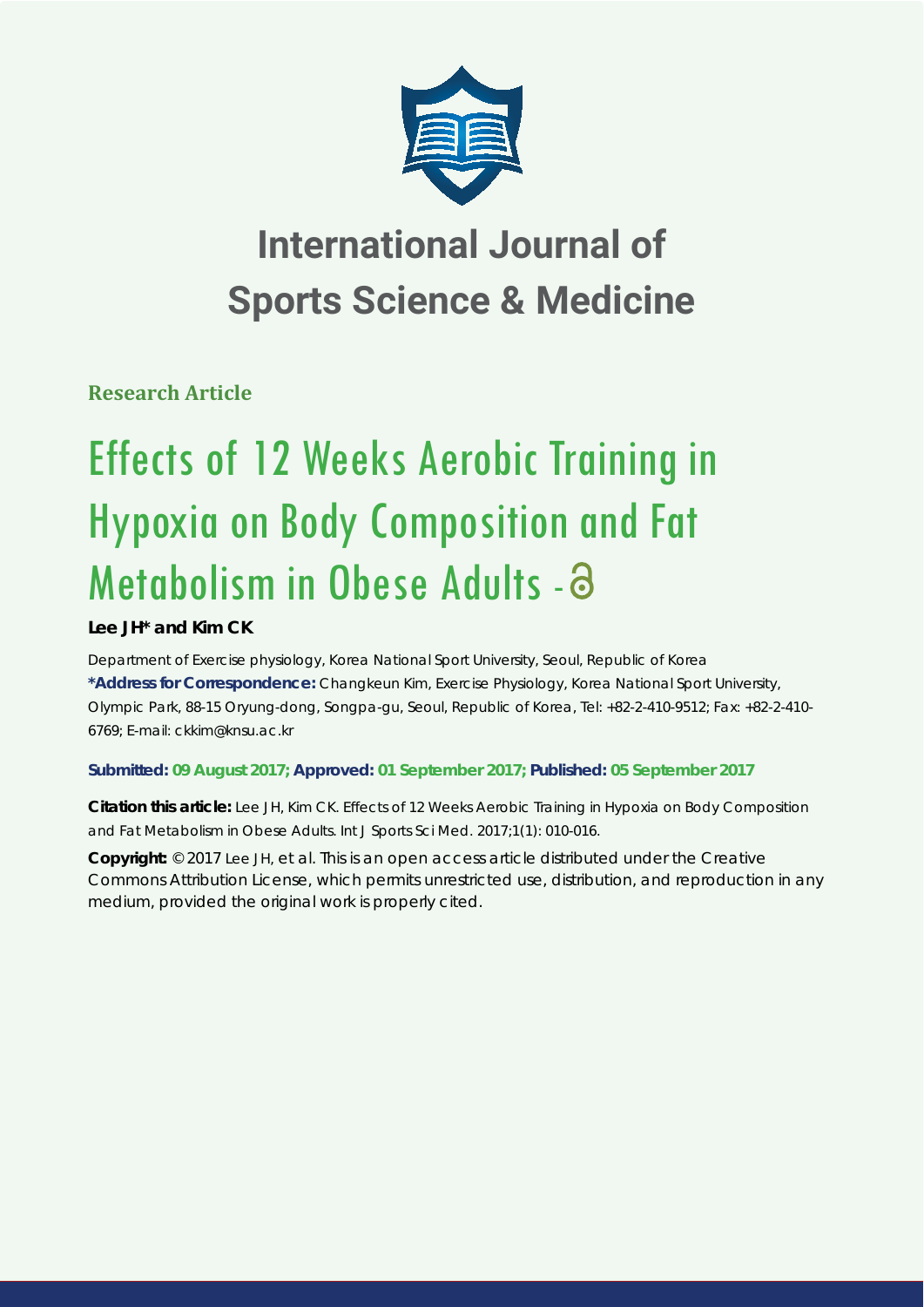#### **ABSTRACT**

The purpose of this study was to investigate the effects of aerobic training in hypoxia on fat metabolism during resting and exercising and the body composition of people with obesity (body fat ≥ 25% for men and ≥ 30% for women). 18 males and females were randomly assigned to aerobic training under hypoxic (13.5%  $\rm O_2$ , n = 9) or normoxic (20.9%  $\rm O_2$ , n = 9) conditions. Subjects trained thrice weekly for 60 min over 12 weeks at 60-75% maximum heart rate (HRmax). Prior to and after training, body composition, venous blood parameters, and blood pressure were determined. Body fat percentage in the hypoxia group was significantly decreased, while it remained unchanged in the normoxia group. After 12 weeks, plasma albumin levels in the hypoxia group increased significantly immediately following exercise, when compared to resting, whereas it was decreased significantly in the normoxia group. Free Fatty Acid (FFA) and leptin were unchanged in both groups. When compared to resting after training, Hematocrit (Hct) and Hemoglobin (Hb) levels in the hypoxia group significantly increased immediately following exercise, whereas levels remained unchanged in the normoxia group. In the hypoxia group Red Blood Cells (RBC) increased immediately following exercise, when compared to resting both before and after training. High-Density Lipoprotein Cholesterol (HDL-C) in the blood of the hypoxia group was increased significantly, whereas it remained unchanged in the normoxia group. Thus, aerobic training in hypoxia reduces body fat and increases HDL-C more greatly than training in normoxia under the same exercise conditions.

**Keywords:** Aerobic; Hypoxia; Fat oxidation; Obesity; Body mass index

#### **INTRODUCTION**

Recently, a study reported that living at high altitudes reduces body weight due to increased leptin secretion, which suppresses appetite  $[1]$  and increases the factors affecting fat metabolism  $[2,3]$ . Hypoxic exposure increases the density of capillaries [4], synthesis of mitochondria [5], plasma albumin levels [3], and secretion of hormones activating fat metabolism [2].

Intermittent hypoxic exposure induces hypoxia-inducible factor-1, which stimulates leptin gene expression, contributing to appetite suppression and reduced body weight [6,7]. Snyder et al. (2008) reported that plasma leptin concentration in healthy adults significantly increased after living for 17 h a day in a normobaric hypoxia chamber (~4,100 m) [8]. However, previous studies indicate conflicting results regarding plasma leptin levels during hypoxic exposure: increase [9,10], decrease [11-13], and no change [2,14,15].

Increased fat utilization through hypoxic exposure may be due to activation of the sympathetic nervous system [16]. Hypoxia induces adrenocorticotropic hormone secretion and raises responsiveness between catecholamines and lipids in the adipose tissue [16], contributing to the activation of fat metabolism during rest and exercise [17-19]. Moreover, in hypoxic environments, plasma catecholamine levels during and after exercise are elevated for longer time periods than in normoxic environments [20,21].

Meanwhile reticulocyte, Hb, Hct, and erythropoietin concentration in blood increases even in short-term hypoxic exposure [22]. Improvement in oxygen transport capability is positively correlated with Basal Metabolic Rate (BMR) [16], and the increase in BMR during hypoxia contributes to reducing body fat [23,24]. In particular, improvement of oxygen-delivering ability to working muscle can contribute to fat oxidation [25].

Recently, exercise in hypoxic environments was a countermeasure suggested for treating obesity, patients suffering from musculoskeletal disorders, and the elderly who must perform low-intensity exercises because low-intensity exercise training in hypoxia generates training effects similar to those of middle- or high-intensity training in normoxia [26]. To date, most hypoxia training research focused on improving the performance of athletes or mountaineers, while few hypoxia studies studied obesity [26-29]. Few studies exist on the effects of long term exercise training in hypoxia on fat metabolism and oxygen transport ability during both resting and exercising, though

studies were conducted with obese people at moderate altitudes from 16%  $O_2$ , (2,200m) to 15%  $O_2$ , (2,800m) [26-29]. Therefore, the purpose of this study is to investigate the hypothesis that 12 weeks of aerobic training in normobaric hypoxia  $(13.5\% \text{ O}_2, (3,500\text{m}))$ will elicit further improvements in fat metabolism during resting and exercising and the body composition of obese individuals, when compared to training under normobaric normoxia. Additionally, we would like to ultimately provide a novel therapeutic strategy for optimizing body fat loss in obese.

#### **MATERIALS AND METHODS**

#### **Subjects**

Study subjects included 18 adults (5men, 13 women) who are obese (body fat ≥ 25% for men and ≥ 30% for women), but have no musculoskeletal disorders that could limit walking or running. Subjects were randomly categorized into a hypoxia  $(13.5\% \text{ O}_2,$  $(3,500m)$ ) group (n = 10), and a normoxia (20.9% O<sub>2</sub>, (0m)) group  $(n = 8)$ . Subjects were not informed of which group belonged to (single blind assignment), and underwent exercise in the same indoor environment. All subjects were asked not to participate in additional physical activity throughout the study. Furthermore, subjects were required to continue their current, ongoing dietary behaviors. Prior to the subjects' participation, the study purpose was adequately explained and an experimental subject agreement was obtained. The study was performed in accordance with the recommendations of the Declaration of Helsinki. Additionally, the study was approved by the Korea National Sport University Institutional Review Board. Except the one subject abandoning the experiment from each group, a high blood pressure patient, and an amateur marathon participant, the 14 subjects' data were included in the results. The characteristics of the subjects are as on table 1.

The subjects in each experimental condition conducted 60minute treadmill exercises, including warm up (5 min) and cool down (3 min), 3 days per week for 12 weeks. Exercise intensity was gradually raised: week 1-4: 60-70% HRmax, week 5-6: 65-70% HRmax, and week 7-12: 70-75% HRmax. Target heart rate {THR = (HRmax - resting heart rate (HRrest))  $\times$  intensity (%) + HRrest} was calculated using HRmax obtained from the Graded Exercise Test (GXT). Using a HR monitor (Polar S610i, Finland) during exercise, HR was measured every 3 minutes to maintain a constant THR by adjusting the speed and treadmill gradient. According to the exercise groups, exercise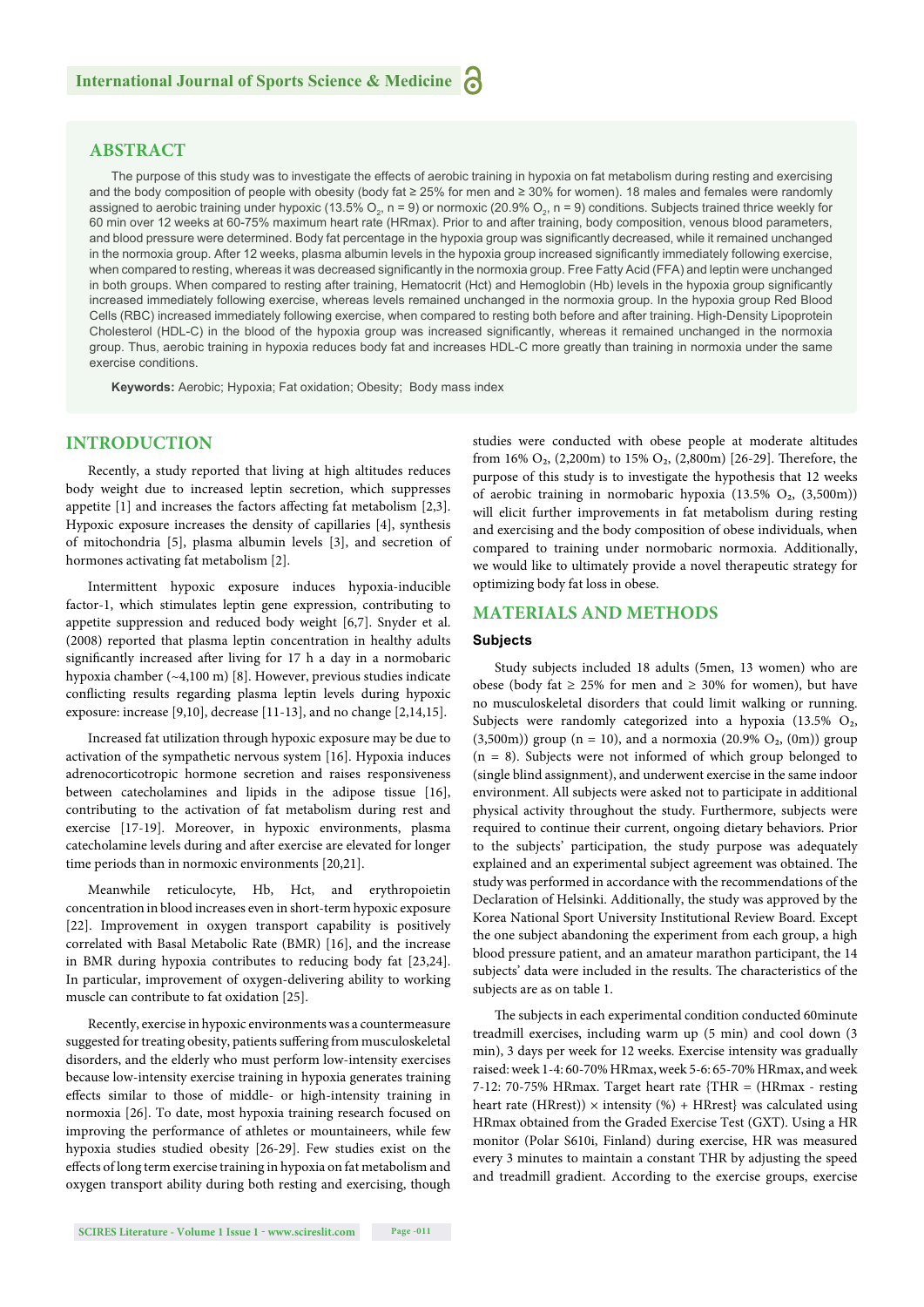| <b>Table 1: Subject characteristics.</b>                        |                      |                   |  |  |
|-----------------------------------------------------------------|----------------------|-------------------|--|--|
| <b>Variables</b>                                                | <b>Hypoxia Group</b> | Normoxia Group    |  |  |
| Men/women (n)                                                   | 2/6                  | 1/5               |  |  |
| Age (years)                                                     | $38 \pm 8.18$        | $37.2 \pm 13.1$   |  |  |
| Body weight (kg)                                                | $71.7 \pm 19.7$      | $73.2 \pm 8.07$   |  |  |
| BMI (kg/m <sup>2</sup> )                                        | $26.3 \pm 4.00$      | $26.7 \pm 1.46$   |  |  |
| Body fat percentage (%)                                         | $38.2 \pm 4.92$      | $40.0 \pm 7.50$   |  |  |
| Resting heart rate (bpm)                                        | $70.9 \pm 7.7$       | $67.8 \pm 8.71$   |  |  |
| Maximal heart rate (bpm)                                        | $180.1 \pm 7.18$     | $173.7 \pm 13.98$ |  |  |
| Values are means ± SD.<br>BMI: Body Mass Index; bpm: beats/min. |                      |                   |  |  |

was conducted with hypoxic chamber oxygen concentration at 13.5% (3,500m) and 20.9% (0m). Indoor temperature and humidity were maintained at  $22 \pm 2$ °C and  $50 \pm 5$ %, respectively.

#### **Body Composition and Blood Pressure**

During rest (8 hours without eating and 48 hours without exercise and alcohol), body fat percentage, fat mass, and muscle mass were measured using Dual-energy x-ray absorptiometry (DEXA; GE Lunar Prodigy, GE Lunar Corp) 4 times before training, 4 and 8 weeks into training, and after training completion. Blood pressure was measured using a mercury sphygmomanometer (Sankei, Japan) twice - before and after training.

#### **Blood variables**

Blood was sampled 4 times by drawing 12 cc from the antecubital vein; at resting and immediately following exercise, both before and after the 12-week training period. Analysis categories included lipid metabolism-related factors such as FFA and albumin in blood, oxygen-carrying capacity factors such as RBC, Hct, and Hb, blood lipid factors such as TC, HDL-C, LDL-C, and TG, and a calorie intake factor, leptin hormone. Plasma FFA and albumin were determined using ACS-ACOD (colorimetry) and BCG Method (colorimetry) respectively (Modular Analytics, Roche). Measurements of RBC count and Hct were conducted by electronic impedance (XE 2100 D, Sysmex). Hb was determined using cyanide-free hemoglobin spectrophotometry (XE 2100 D, Sysmex). TC, HDL-C, LDL-C, and TG were measured with enzymatic colorimetric assay (Modular analytics, Roche). Leptin concentration was determined using radioimmunoassay (COBRA 5010 Quantum, Packard).

#### **Graded Exercise Test**

Through interviews, the existence of cardiovascular system irregularities was checked and GXT (Auto gas analyzer, Quinton Instrument Co, USA) was conducted before training. Using the Bruce protocol, the test was done until all-out state. The determination of "all-out" was when rating scales of perceived exertion (RPE) were over 17, when respiratory quotient was over 1.15, or when subjects raised their hand – signaling that they could not continue.

#### **Statistics**

SPSS v20.0 was used to calculate the means and standard deviations of all variables. To compare interaction effects between groups and training periods, a two-way repeated measures ANOVA was conducted. When significant differences existed, post-verification (LSD) was completed. Statistical significance was set as  $P < 0.05$ .

#### **RESULTS**

#### **Change of Body Composition**

Regarding the change in body fat percentage, differences in interaction effect existed between group sand training period ( $P =$ . 040, Table 2). Body fact percentages significantly decreased in the hypoxia group ( $P = .000$ ) after 12 weeks of training, yet no differences existed in the normoxia group ( $P = .087$ ). In terms of change in body fat mass, differences in interaction effect existed between group and training period ( $P = .035$ , Table 2). Body fat mass significantly decreased in both groups (hypoxia group *P* = .000, normoxia group  $P = .035$ ) after 12 weeks of training. For change in muscle mass, no differences in interaction effect were observed between group and training period (*P* = .787, Table 2). Muscle mass remained unchanged in both groups after training (hypoxia group  $P = .271$ , normoxia group  $P = .345$ ).

#### **Change of Blood Variables**

**FFA and Albumin:** For change in concentrations of FFA, no differences in interaction effect were observed between group and training period ( $P = .533$ , Table 3). Comparing before and after training for each group at resting and immediately after exercise, no significant differences at resting and immediately after exercise were observed in both groups, regardless of training period. However, in both groups FFA significantly increased immediately following exercise when compared to resting. For change in concentrations of albumin, differences in interaction effect was observed between group and training period (*P* = .001, Table 3). Comparing before and after training for each group at resting and immediately after exercise respectively, no significant differences were observed at resting after training in both groups. In the hypoxia group, albumin significantly increased immediately after exercise relative to before training  $(P =$ .028), whereas it was significantly decreased in the normoxia group (P  $= .025$ ). Additionally, when comparing resting and immediately after exercise in the hypoxia group, no difference existed before training (*P*  $=$  .413), and after training it increased immediately following exercise compared to resting  $(P = .010)$ . In the normoxia group, no significant differences were observed both before and after training ( $P = .519$  and  $P = .771$ , respectively).

Leptin: For change in concentrations of leptin, no differences in interaction effect were observed between group and training period  $(P = .607,$  Table 3). Comparing between, before, and after training for each group at resting and immediately after exercise, no significant differences were observed at resting and immediately following exercise in both groups.

**Oxygen Transport Capacity in Blood:** For change in RBC, no differences in interaction effect were observed between group and training period ( $P = .059$ , Table 4). Comparing between before and after training for each group at resting and immediately after exercise, no significant differences were observed at resting and immediately after exercise in both groups. However, comparing resting and immediately after exercise in the hypoxia group, RBC increased immediately after exercise when compared to resting both before and after training ( $P = .048$  and  $P = .001$ , respectively). In the normoxia group, no significant differences were observed before and after training ( $P = .851$  and  $P = .740$ , respectively).

For change in Hct, differences in interaction effect were observed between group and training period (*P* = .001, Table 4). Comparing between before and after training for each group at resting and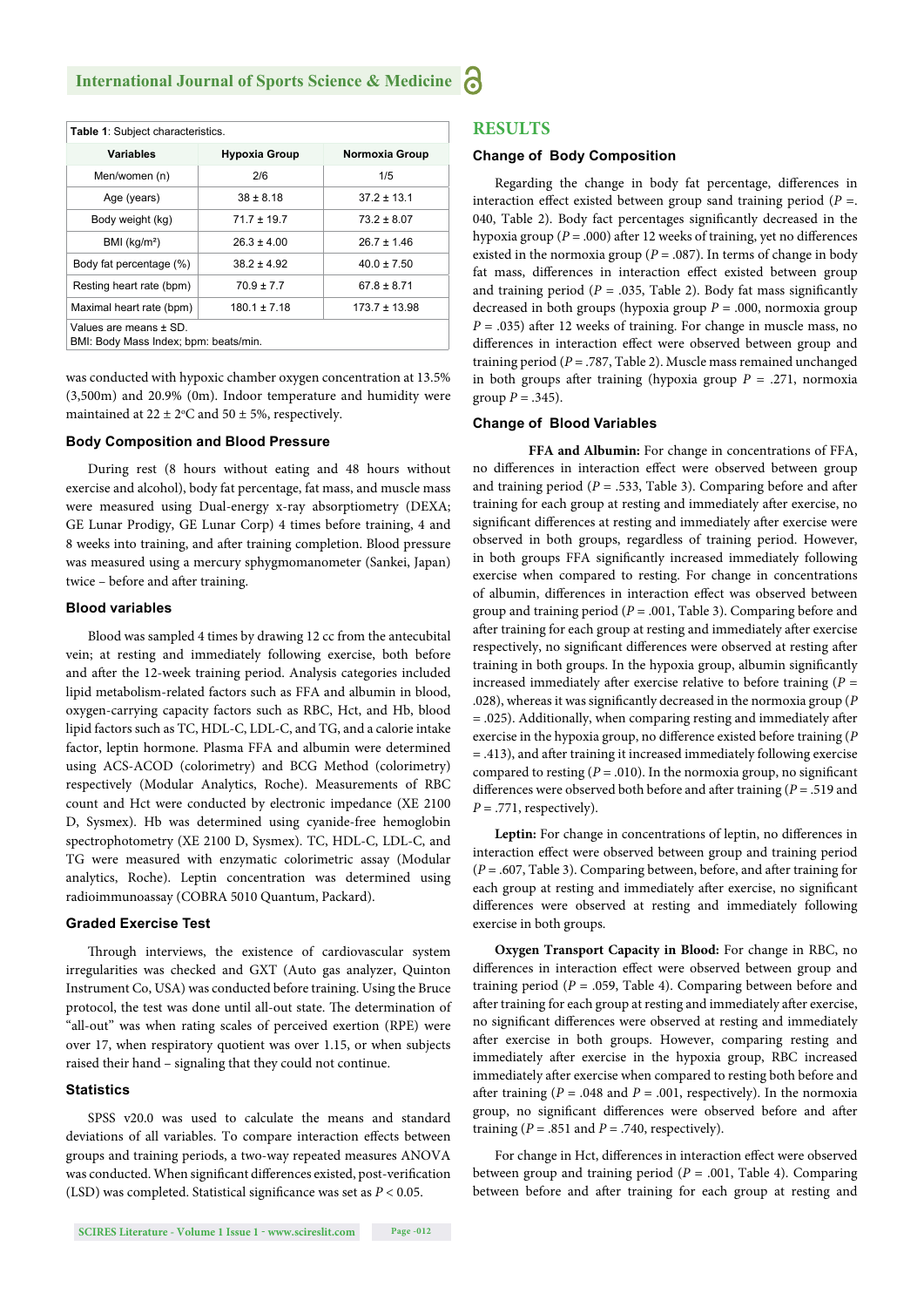#### **International Journal of Sports Science & Medicine**

| Table 2: The change of body composition in each group. |                                                                                                                                                          |                  |                              |                               |                                |
|--------------------------------------------------------|----------------------------------------------------------------------------------------------------------------------------------------------------------|------------------|------------------------------|-------------------------------|--------------------------------|
| <b>Variables</b>                                       | Group                                                                                                                                                    | <b>Baseline</b>  | 4weeks                       | 8weeks                        | 12weeks                        |
| Body fat<br>percentage<br>$(\%)$                       | Hypoxia                                                                                                                                                  | $36.8 \pm 4.92$  | $35.9 \pm 4.92$              | $34.9 \pm 4.58^{\circ}$       | $33.5 \pm 4.98$ <sup>abc</sup> |
|                                                        | Normoxia                                                                                                                                                 | $40.1 \pm 7.50$  | $39.9 \pm 6.56$              | $39.1 \pm 7.07$ <sup>b</sup>  | $38.8 \pm 7.28$                |
| Body fat<br>mass<br>(kg)                               | Hypoxia                                                                                                                                                  | $26.5 \pm 7.36$  | $25.2 \pm 6.71$ <sup>a</sup> | $23.9 \pm 6.75^{ab}$          | $22.8 \pm 7.21$ <sup>abc</sup> |
| Muscle Mass<br>(kg)                                    | Normoxia                                                                                                                                                 | $26.7 \pm 3.96$  | $26.1 \pm 3.17$              | $25.0 \pm 3.37$ <sup>ab</sup> | $24.8 \pm 4.00^{\circ}$        |
|                                                        | Hypoxia                                                                                                                                                  | $45.8 \pm 12.26$ | $45.2 \pm 11.92$             | $44.6 \pm 11.40$              | $45.2 \pm 12.18$               |
|                                                        | Normoxia                                                                                                                                                 | $40.7 \pm 9.83$  | $40.1 \pm 9.64$              | $40.0 \pm 10.24$              | $39.9 \pm 10.18$               |
|                                                        | Values are means ± SD.<br>a: significantly different from pre; b: significantly different from 4wk; c: significantly different from 8wk.<br>$P < 0.05$ . |                  |                              |                               |                                |

| Variables                                         |          | <b>Baseline</b>   |                            | 12weeks           |                            |
|---------------------------------------------------|----------|-------------------|----------------------------|-------------------|----------------------------|
|                                                   | Group    | Rest              | After exercise             | Rest              | After exercise             |
| Hypoxia<br><b>FFA</b><br>$(\mu Eq/L)$<br>Normoxia |          | $486.6 \pm 197.2$ | $1473.1 \pm 405.8^{\circ}$ | $571.0 \pm 253.8$ | $1419.4 \pm 356.5^{\circ}$ |
|                                                   |          | $699.3 \pm 413.9$ | $1445.5 \pm 764.5^{\circ}$ | $522.5 \pm 349.3$ | $1279.2 \pm 627.6^{\circ}$ |
| Albumin<br>(g/dL)                                 | Hypoxia  | $4.50 \pm 0.21$   | $4.60 \pm 0.26$            | $4.64 \pm 0.21$   | $4.90 \pm 0.21^{ab}$       |
|                                                   | Normoxia | $4.60 \pm 0.30$   | $4.72 \pm 0.33$            | $4.47 \pm 0.16$   | $4.45 \pm 0.24^b$          |
| Leptin<br>(ng/mL)                                 | Hypoxia  | $8.51 \pm 3.62$   | $7.86 \pm 3.28$            | $8.56 \pm 3.85$   | $8.30 \pm 3.51$            |
|                                                   | Normoxia | $15.95 \pm 5.99$  | $16.20 \pm 9.22$           | $15.57 \pm 6.11$  | $18.37 \pm 10.34$          |

Values are means ± SD.

FFA: free fatty acid. a: significantly different from rest; b: significantly different from pre.

*P* < 0.05.

| Variables                             |          | <b>Baseline</b>  |                              | 12weeks          |                               |
|---------------------------------------|----------|------------------|------------------------------|------------------|-------------------------------|
|                                       | Group    | Rest             | After exercise               | <b>Rest</b>      | After exercise                |
| <b>RBC</b>                            | Hypoxia  | $4.80 \pm 0.61$  | $4.94 \pm 0.57$ <sup>a</sup> | $4.82 \pm 0.45$  | $4.97 \pm 0.49^{\circ}$       |
| $(10^6 \cdot \mu l^{-1})$<br>Normoxia |          | $4.53 \pm 0.39$  | $4.55 \pm 0.52$              | $4.41 \pm 0.34$  | $4.42 \pm 0.35$               |
| Hypoxia<br>Hct<br>$(\% )$<br>Normoxia |          | $42.40 \pm 5.18$ | $43.76 \pm 4.95$             | $43.61 \pm 4.01$ | $44.86 \pm 4.28$ <sup>a</sup> |
|                                       |          | $43.40 \pm 6.53$ | $43.25 \pm 6.92$             | $40.55 \pm 4.48$ | $41.02 \pm 4.56$              |
| Hb                                    | Hypoxia  | $14.24 \pm 1.81$ | $14.63 \pm 1.96$             | $14.38 \pm 1.51$ | $14.78 \pm 1.56^a$            |
| (g/dL)                                | Normoxia | $13.80 \pm 2.04$ | $13.85 \pm 2.19$             | $13.47 \pm 1.51$ | $13.52 \pm 1.58$              |

a: significantly different from rest; b: significantly different from pre.

*P* < 0.05.

immediately after exercise, no significant differences were observed at resting and immediately after exercise in both groups. Comparing resting and immediately after exercise in the hypoxia group, no significant differences were observed before training, yet after training Hct immediately increased following exercise when compared to resting  $(P = .011)$ , while no significant differences were observed before and after training in the normoxia group.

For change in Hb, no differences in interaction effect were observed between group and training period (*P* = .119, Table 4). Comparing between before and after training for each group at resting and immediately after exercise, no significant differences were observed at resting and immediately after exercise in both groups. Comparing resting and immediately after exercise in the hypoxia group, no significant differences were observed before training, yet after training Hb immediately increased after exercise when compared to resting  $(P = .007)$ , while no significant differences were observed both before and after training in the normoxia group.

**Blood Lipid Component:** For TC, HDL-C, LDL-C, and TG, no differences in interaction effect were observed between group and training period (Table 5). Comparing before and after training for each group at resting and immediately after exercise for TC, LDL-C, and TG, no significant differences were observed at resting and immediately after exercise in both groups. However, in the hypoxia group, TC increased immediately following exercise when compared to resting after training  $(P = .004)$ .

For HDL-C, comparing before and after training for each group at resting and immediately after exercise, after training HDL-C increased both at resting and immediately following exercise in the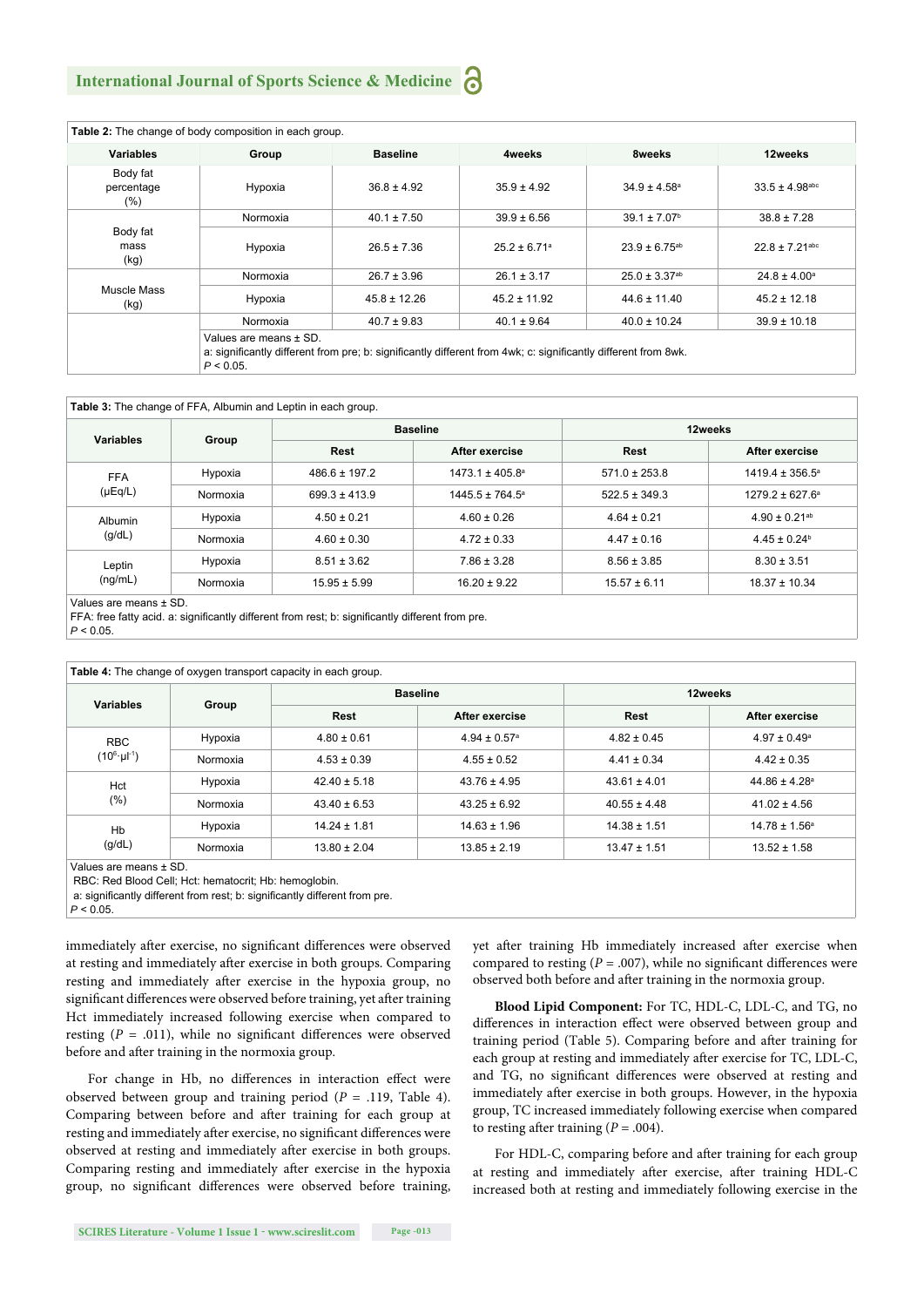| Table 5: The change of blood lipid component in each group. |          |                   |                         |                   |                          |
|-------------------------------------------------------------|----------|-------------------|-------------------------|-------------------|--------------------------|
| Variables                                                   | Group    | <b>Baseline</b>   |                         | 12weeks           |                          |
|                                                             |          | <b>Rest</b>       | After exercise          | <b>Rest</b>       | After exercise           |
| TC.                                                         | Hypoxcia | $188.3 \pm 29.9$  | $192.9 \pm 27.2$        | $188.0 \pm 34.3$  | $198.1 \pm 35.8^{\circ}$ |
| (mg/dL)                                                     | Normoxia | $202.3 \pm 42.3$  | $208.5 \pm 60.2$        | $181.2 \pm 24.6$  | $184.5 \pm 31.3$         |
| HDL-C                                                       | Hypoxia  | $47.8 \pm 14.7$   | $53.8 \pm 15.4^{\circ}$ | $56.8 \pm 14.5^b$ | $60.5 \pm 15.6^{ab}$     |
| (mg/dL)                                                     | Normoxia | $55.7 \pm 5.2$    | $57.0 \pm 6.1$          | $62.3 \pm 6.4$    | $61.2 \pm 5.4^b$         |
| LDL-C<br>(mg/dl)                                            | Hypoxia  | $106.4 \pm 21.8$  | $110.3 \pm 19.6$        | $112.3 \pm 32.8$  | $118.4 \pm 32.3^{\circ}$ |
|                                                             | Normoxia | $114.3 \pm 29.9$  | $119.3 \pm 36.7$        | $110.0 \pm 20.2$  | $109.5 \pm 22.8$         |
| <b>TG</b><br>(mg/dL)                                        | Hypoxia  | $166.3 \pm 78.4$  | $150.9 \pm 72.0$        | $145.4 \pm 83.6$  | $161.9 \pm 87.1$         |
|                                                             | Normoxia | $154.8 \pm 124.6$ | 147.5 ±134.6            | $138.3 \pm 109.4$ | $193.8 \pm 181.3$        |

Values are means ± SD.

TC: Total Cholesterol; HDL-C: High-Density Lipoprotein Cholesterol; LDL-C, Low-Density Lipoprotein

Cholesterol; TG: Triglyceride.

a: significantly different from rest; b: significantly different from pre.

 $P < 0.05$ 

| Table 6: The change of blood pressure in each group. |          |                  |                  |  |
|------------------------------------------------------|----------|------------------|------------------|--|
| <b>Variables</b>                                     | Group    | <b>Baseline</b>  | 12weeks          |  |
| <b>SBP</b><br>(mm Hg)                                | Hypoxia  | $130.5 \pm 12.4$ | $123.1 \pm 10.6$ |  |
|                                                      | Normoxia | $128.3 \pm 22.5$ | $123.3 \pm 22.5$ |  |
| <b>DBP</b><br>(mm Hg)                                | Hypoxia  | $83.9 \pm 11.8$  | $73.1 \pm 8.7^*$ |  |
|                                                      | Normoxia | $80.8 \pm 11.6$  | $74.5 \pm 12.1*$ |  |
| Values are means ± SD.                               |          |                  |                  |  |

SBP: Systolic Blood Pressure; DBP: Diastolic Blood Pressure.  $*$   $P < 0.05$ .

hypoxia group ( $P = .008$  and  $P = .014$ , respectively). No difference at resting  $(P = .073)$  was observed in the normoxia group, yet HDL-C increased immediately after exercise when compared to before training  $(P = .003)$ . In the hypoxia group, HDL-C increased immediately following exercise when compared to resting before and after training ( $P = .009$ ,  $P = .015$ , respectively). Following training, LDL-C increased immediately when compared to resting in the hypoxia group  $(P = .021)$ .

**Change in Blood Pressure:** For reduction in SBP, no differences in interaction effect were detected between group and training period  $(P = .708, Table 6)$ . For reduction in DBP, no differences in interaction effect were observed between group and training period ( $P = .366$ ). DBP significantly decreased in both groups (hypoxia group  $P = .023$ , normoxia group  $P = .030$ , yet no significant differences existed in both groups after 12 weeks of training.

#### **DISCUSSION**

The results of this study have demonstrated that 12 weeks of aerobic training in hypoxia results in increased reduction of body fat percentage and body fat mass in obese subjects compared to training in normoxia, while increasing blood HDL-C concentration. These results are consistent with the findings of which demonstrated that 60 minutes of training 3 days a week for 4 weeks in normobaric hypoxia  $(15\% = 2.740\text{m})$  reduced more body fat mass in obese subjects than training in normoxia [26]. The results are also consistent with a study by Netzer et al. (2008) that demonstrated 90-minutes of training 3 days a week for 8 weeks in normobaric hypoxia (15% = 2,740m) resulted in more body weight reduction in obese subjects than training in normoxia [29].

The current study suggests that lipolysis may not be promoted on acute and long-term intermittent hypoxic exposure, since plasma FFA levels in the hypoxia group remained unchanged. Previous studies provided controversial results regarding lipolysis during hypoxia. Strobel, et al. (1996) reported that lipolysis decreases during hypoxia due to increased catecholamine levels [21], whereas Barnholt, et al. (2006) reported that lipolysis increases during hypoxia by a greater autonomic neuroendocrine stimulation [2]. In this study, the increase in lipid oxidation likely explains increased body fat reduction in the hypoxia group instead of lipolysis promotion.

Firstly, in the hypoxia group, increased plasma albumin concentration after training can deliver FFA produced by lipolysis during exercise to working muscle more effectively, allowing it play a critical role in producing energy via β-oxidation [30], which contributes to a reduction of body fat. Nearly all FFA released into blood plasma from adipose tissue is transported by plasma albumin [31]. Imoberdorf, et al. (2001) investigated the variation in plasmatic quantity and plasma albumin concentration by dividing mountain climbers into groups – a group walking to 4,559m in altitude and a group ascending by helicopter [3]. The walking group exhibited a significant increase in plasmatic quantity and in plasma albumin concentration, indicating aerobic exercise increased plasma albumin levels. Alternatively, the group ascending by helicopter displayed a tendency to increase plasma albumin concentration, indicating that hypoxia has an independent effect on the increase of plasma albumin. Mcnurlan, et al. (1996) reported that albumin synthesis increases due to the effect of catecholamine [32]. Therefore, it is possible that epinephrine and nor epinephrine increase during exposure to hypoxia-promoted albumin synthesis, potentially improving the transport and metabolism of FFA.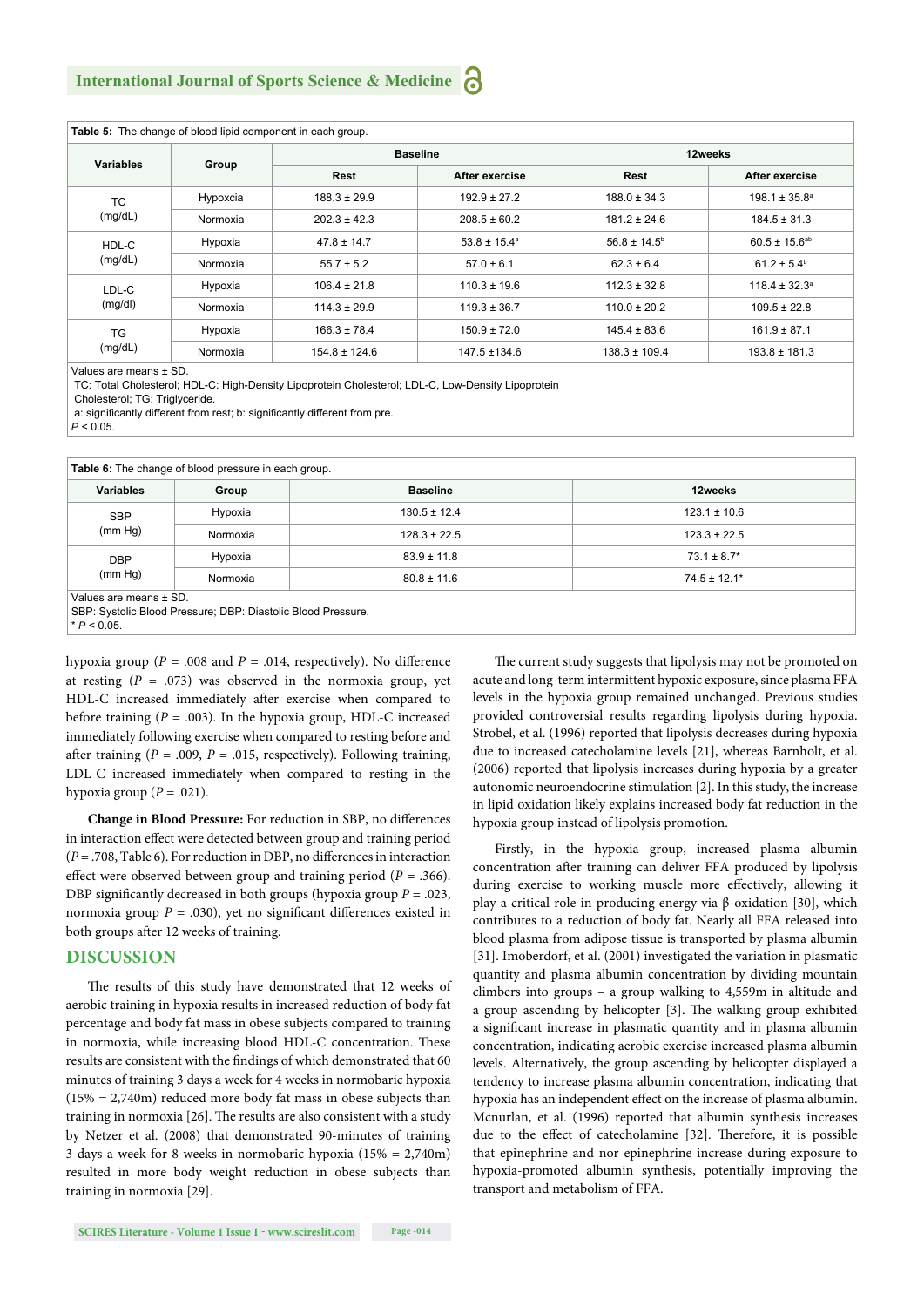#### **International Journal of Sports Science & Medicine**

As the results of this study indicate, no change of plasma albumin concentration is observed immediately following a one-time aerobic exercise in hypoxia. However, the concentration significantly increases immediately following exercise when compared with to resting after 12 weeks of training, indicating that aerobic training in hypoxia for more than a certain period increases albumin synthesis during exercise. Conversely, after training in normoxia, no significant change in plasma albumin concentration is observed immediately following exercise compared to that at resting, indicating that longterm aerobic training in normoxia has no effect on albumin synthesis during exercise.

Secondly, to promote the efficiency of body fat reduction in hypoxia, it may be necessary to improve oxygen-delivering ability to working muscle [22,25]. This study indicates that there are significant differences in training effects on RBC concentration between the two experimental groups. The normoxia group displayed no changes between resting and during exercise. However, in the hypoxia group, both before and after the training, RBC concentration increased during exercise than resting. The results suggest that although aerobic training in intermittent hypoxia does not increase RBC during resting and exercising compared to before training, a prompt increase in RBC during exercise is a temporary adaptation for delivering insufficient oxygen to working muscle cells more effectively. In hypoxia, the higher use of oxygen may play a crucial role in enhancing fat oxidation, since oxygen is the final acceptor of electron transport [25]. However, this theory remains controversial. Chia, et al. (2013) suggested that decreased body fat following hypoxia training may not be related to increased fat metabolism due to relatively lower oxygen availability [27]. Since most existing studies investigated hypoxia training effects for hours or a few weeks, long-term studies are necessary to clarify the differences.

Hct and Hb were compared between before and after training, and the results of this study were consistent with the results of research by Koistinen, et al. (2000), which indicated no significant changes in Hct and Hb following exposure for 12 hours per day for seven days in normobaric hypoxia (15.4%, ~2,500m) [33]. However, the hypoxia group in this study exhibited an increasing tendency both at resting and during exercise, whereas the normoxia group exhibited a reduced tendency. Following 12 weeks training, Hct and Hb levels in the hypoxia group increased more during exercise than rest. In a hypoxic environment, increased Hct and Hb, as well as RBC, may contribute to fat oxidation by effectively delivering oxygen to working muscle [25]. That aerobic training in normoxia reduced Hct and Hb is an unexpected result. To clarify changes of Hct and Hb in hypoxia related to obesity, it is necessary to perform follow-up studies which vary the training (duration, frequency and intensity) and hypoxic environment (oxygen concentration and air pressure).

Additionally, hypoxia promotes efficiency in body fat reduction, as there is an increase in leptin, which is a dietary control hormone [34,35]. However, the relationship between hypoxia and leptin varies depending on the study. Wiesner et al. (2010) conducted 60-minute aerobic training with 65% VO2max (maximal oxygen consumption) 3 days per week for 4 weeks in hypoxia (15% = 2,740m) for men and women with obesity [26]. The results indicated no change in leptin. Haufe, et al. (2008) conducted 60-minute aerobic training 3 days per week for 4 weeks in hypoxia (15% = 2,740m) for healthy men [36]. The results indicated that leptin was reduced. Lippl, et al. (2010) exposed participants with obesity to high altitude (2,650m) for 1 week [28]. The results indicated an increase in leptin. In this study, both groups failed to indicate any significant change in leptin. Conflicting results from these studies resulted from differences in applied air pressure, length of hypoxia exposure, and the degree of a subject's obesity. In this study, body fat loss through long-term aerobic training in intermittent hypoxia may not be related with the involuntary reduction of caloric intake by appetite suppression, given that there was no change in leptin concentration after training, and subjects were asked to maintain their normal diet and nutrition throughout the study.

TC, LDL-C, and TG between the two groups failed to indicate significant differences before and after training, and HDL-C significantly increased in the hypoxia group only. However, TG decreased in both groups. TC failed to indicate any change following training in the hypoxia group, yet decreased in the normoxia group. LDL-C increased in the hypoxia group, yet decreased in the normoxia, which is contrary to initial expectations. The results are somewhat in contrast to a report by Netzer, et al. (2008) [29], yet Wiesner et al. (2010) reported that TC, HDL-C, LDL-C and TG did not exhibit significant changes [26]. Lippl, et al. (2010) reported that HDL-C significantly decreased without significant changes to TC and TG in a hypoxia group, yet LDL-C significantly increased, indicating different results, thus it is necessary to conduct follow-up studies.

Regarding changes in blood pressure, both groups exhibited a significant reduction in DBP only, yet no difference in training effects between the two groups. The hypoxia group exhibited a tendency to decrease more both SBP and DBP compared to the normoxia group, which might be due to greater decrease in body weight. On the other hand, the study of Wiesner, et al. (2010) didn't show a significant improvement in both SBP and DBP [26]. Since this study didn't investigate vascular system we are uncertain why our intervention lowered DBP, but not SBP. Further research is warranted.

This is the first time that a study has investigated fat metabolism during both resting and exercising for long-term hypoxia training. Additionally, this study was conducted with obese people at a significant lower oxygen level (13.5%  $O_2$ , (3,500m)) compared to previous studies, at 15%  $O_2$ , (2,800m) to 16%  $O_2$ , (2,200m) [26-29]. Therefore, this study provides a novel therapeutic strategy for optimizing body fat loss, as individuals of the hypoxia group didn't report any serious illness and showed significant body fat reduction. However, the small number of subjects could have affected statistical power. Moreover, the subjects' diets were not directly supervised, and some subjects may have altered their diet even though they were required to continue their current, ongoing dietary behavior.

#### **CONCLUSIONS**

In conclusion, aerobic training in hypoxia reduces body fat and increases HDL-C in obese more greatly than training in normoxia under the same exercise conditions. Body fat reduction appears to be primarily due to promoted fat metabolism. The increase of albumin, RBC, Hct, and Hb during exercise may indirectly contribute to improving the efficiency of fat oxidation. Further studies are necessary to optimize fat loss with exercise in various hypoxic environments.

#### **ACKNOWLEDGEMENTS**

The authors acknowledge Hyojung Kim and Yunhee Lee for their intellectual assistance.